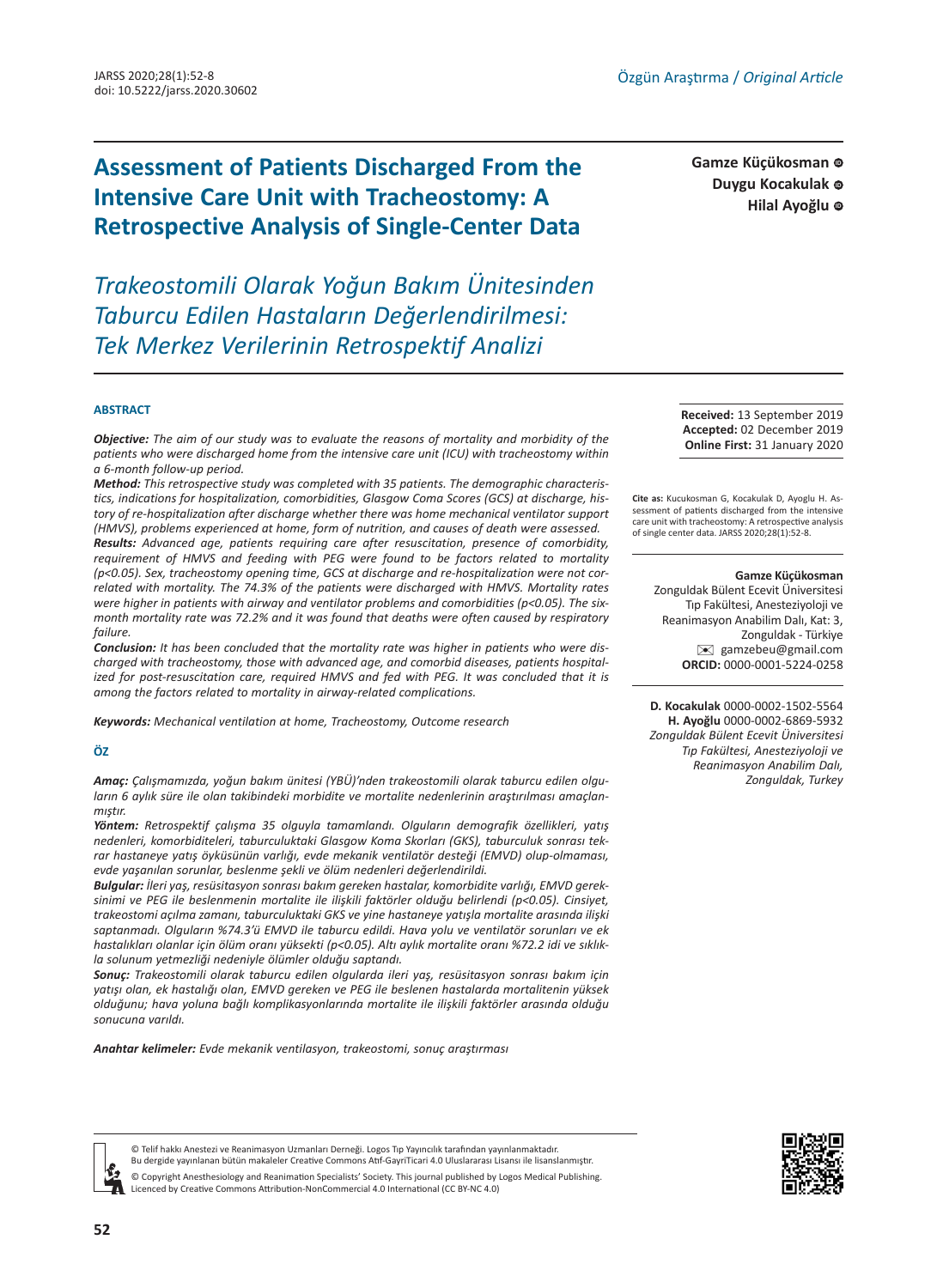G. Küçükosman ve ark., Assessment of Patients Discharged From the Intensive Care Unit with Tracheostomy: A Retrospective Analysis of Single-Center Data

# **INTRODUCTION**

Intensive care units (ICUs) are special treatment units managed by specially-trained health personnel and designed for the monitoring and treatment of life-threatening organ failures which can be seen during the course of acute and chronic diseases (1). Acute exacerbation of chronic obstructive pulmonary disease (COPD), cerebrovascular disease (CVD) sequelae and neuromuscular diseases commonly cause chronic respiratory failure with a large proportion of patients requiring long-term mechanical ventilator support (LMVS) in the intensive care unit (ICU)  $(2-6)$ . The number of patients with chronic respiratory failure who are hemodynamically stable, and requiring invasive and noninvasive LMVS for all or part of the day, is increasing day by day and these patients frequently have tracheostomies (6-8). Whether tracheostomy can improve outcomes in patients requiring mechanical ventilator (MV) is controversial. In stable patients, home mechanical ventilator (HMV) is becoming more frequently used as a treatment choice with the aim of reducing complications, decreasing duration of hospital stay (as mortality is associated with prolonged hospitalization in ICU, morbidity, higher health expenditure and infection rates), preserving long-term respiratory functions and increasing and preserving quality of life  $(5-12)$ . The most important point for successful organization of HMV is the sufficiency of home health care services. In Turkey, concerns about home health care services and the lack of sufficient experience related to this topic have led doctors and patient relatives to ignore these services. In studies, the importance of home care during rehabilitation of long-term tracheostomy patients is emphasized in terms of low costs, quality social support and increased quality of life (6,7,10,12-14). However, there is insufficient information about the short and long-term outcomes of the patients discharged with tracheostomy and the effect of problems experienced related to tracheostomy at home or MV on morbidity and mortality.

The aim of our study was to evaluate the mortality and morbidity of the patients who were discharged home from the ICU with tracheostomy within a 6-month period.

# **MATERIALS and METHODS**

Our study was completed after receiving permission from Zonguldak Bülent Ecevit University, Faculty of Medicine Clinical Research Ethics Committee (meeting protocol no: 2018/02, date: 17/01/2018). The records of 41 patients who were discharged with tracheostomy from 10-bed-capacity, tertiary ICU between January 2012 and December 2017 were retrospectively investigated. Patients could not leave MV during the stable period after acute problems had resolved, because they had swallowing difficulties or could not preserve airway reflexes due to central nervous system pathologies and as a result they were sent home with tracheostomy. Information about the last health status of the patients was reached by making phone calls with first degree relatives of the patients. Verbal consent was obtained from all participants. However, as 6 patients could not be reached, the study was completed with 35 patients.

The patients' ages, gender, indications for admission [post-resuscitation care, acute exacerbation of COPD, postoperative care, multiple trauma, CVD, sepsis, larynx cancer, amyotrophic lateral sclerosis (ALS)], timing of tracheostomy, number of diseases (0: no disease, 1: single disease, 2: two diseases, ≥3: three and more diseases), and Glasgow coma scores (GCS) at discharge were recorded. After discharge, recurrent admissions to hospital, whether there was mechanical ventilator support at home (HMVS), and problems experienced at home [0-no problems, 1-airway problem (inability to perform tracheal aspiration, excessive secretions and formation of blockage, aspiration of gastric content, dislocation of tracheostomy cannula), 2-MV problems (insufficient tidal volume formation in the ventilator, frequent alarms, air leak, increased respiratory problems in the patient), 3-infection, 4-compression wound] were defined. Before discharge, tracheostomy patients who could not be fed orally or with impaired swallowing reflexes had percutaneous endoscopic gastrostomy (PEG) probe inserted. The form of nutrition at home (oral/PEG) was noted. Additionally, patient relatives were interviewed by telephone and the survival time at home and cause of death (respiratory failure, myocardial infarction, lower respiratory tract infection, heart failure, and sepsis) were recorded. Patients (n=35) were divided into two gro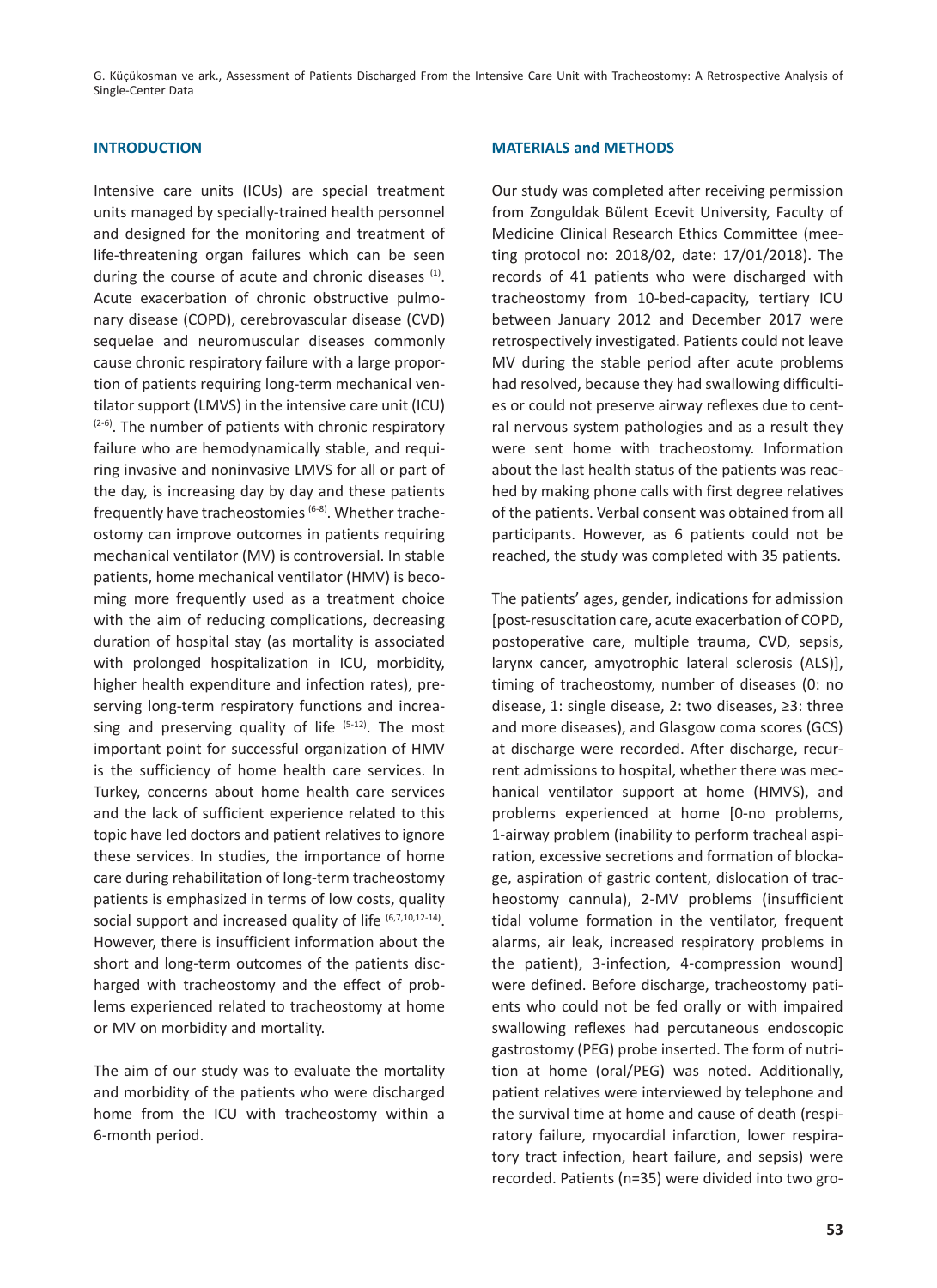ups as survivors (n:16) and non-survivors (n:19) within the first 6 months after discharge.

Individuals who would take care of the patient were informed about the treatment of the disease and motivated about maintenance of treatment at home. Before discharge, the carer was given theoretical and applied training by the intensive care team about airway control, tracheal aspiration, postural drainage, replacement of the tracheostomy cannula, stoma care and MV for at least one week. The use of assisting tools like aspirator, oxygen condenser, mask and moisturisers was explained. If the carer appeared successful at the end of training, the decision was made about discharging the patient.

The patient was sent home in an ambulance accompanied by a doctor. At home, MV checks were repeated. Families were given a telephone number where they could access aid for 24 hours if they encountered any problem. Follow-up after discharge was completed in partnership with the Ministry of Health, Home Care Services. Patients then were observed for 6 months after hospital discharge.

#### *Statistical Analysis*

Statistical analyzes were performed using IBM SPSS v.23.0 software. (IBM Corp. Released 2015. IBM SPSS Statistics for Windows, Version 23.0. Armonk, NY: IBM Corp.). The normality assumption of the data was evaluated by Shapiro-Wilk test. Data were stated as mean±standard deviation (mean±SD) for continuous variables and frequency (n) for categorical variables. For comparison between the groups the Student's t-test was used. Categorical variables were

compared using Pearson's chi-squared test and Fisher's exact test. p<0.05 was accepted as the level of statistical significance.

## **RESULTS**

The study population consisted of a total of 35 patients (female, 31.4% and male, 68.6%). ICU admissions were mostly due to post-resuscitation care (34.1%), multiple trauma (25.1%), acute exacerbation of COPD (14.2%), other diseases (14.2%), and postoperative care (11.4%). The demographic characteristics of patients and correlation of admission reasons with mortality is shown in Table I. Eight patients [CVD (n=3), ALS (n=2), acute exacerbation of COPD (n=2) and larynx cancer (n=1)] had tracheostomy on admission to ICU. The correlation of duration of tracheostomy opening, presence and number of additional diseases, GCS at discharge, repeated hospital stay, presence of HMVS, problems experienced at home related to the disease and form of nutrition at home with mortality in patients discharged with tracheostomy is shown in Table II. Based on the results of multivariate logistic regression analysis of the risk factors affecting mortality, all variables were statistically insignificant due to the small sample size (p>0.05). Most of the patients (n=26; 4.3%) were discharged with MV support and in 11.4% (n=4) of the patients tracheostomies were closed at a later date. In our study post-discharge, the 30-day and 6-month mortality rates were 36.8% and 72.2%, respectively. We observed that the causes of death were respiratory failure (n=7), myocardial infarction (n=6), lower respiratory tract infection (n=3), heart failure (n=2) and sepsis (n=1).

**Table I. Demographic characteristics of patients and correlation of cause for admission with mortality**

| <b>Values</b>               | All patients<br>$(n=35)$ | <b>Survivors</b><br>$(n=16)$ | <b>Non-survivors</b><br>$(n=19)$ |               |
|-----------------------------|--------------------------|------------------------------|----------------------------------|---------------|
| Age (years)                 | $58.6 \pm 21.0$          | 49.75±22.01                  | 66.05±17.38                      | 0.030         |
| Gender (female/male)        | 11/24                    | 3/13                         | 8/11                             | $0.138**$     |
| <b>Reason for admission</b> |                          |                              |                                  |               |
| Care after resuscitation    | 12                       |                              | 9                                |               |
| Acute COPD flare-up         |                          |                              |                                  | $0.036\infty$ |
| Postoperative care          | 4                        |                              |                                  |               |
| Multiple trauma             | 9                        |                              |                                  |               |
| Other*                      |                          | 4                            |                                  |               |

*Data are presented as mean±Standard Deviation or number (n); COPD: chronic obstructive pulmonary disease*

*\*CVD, Sepsis, larynx cancer, ALS*

*\*\*Fisher's exact test*

*∞ Pearson Chi Square test*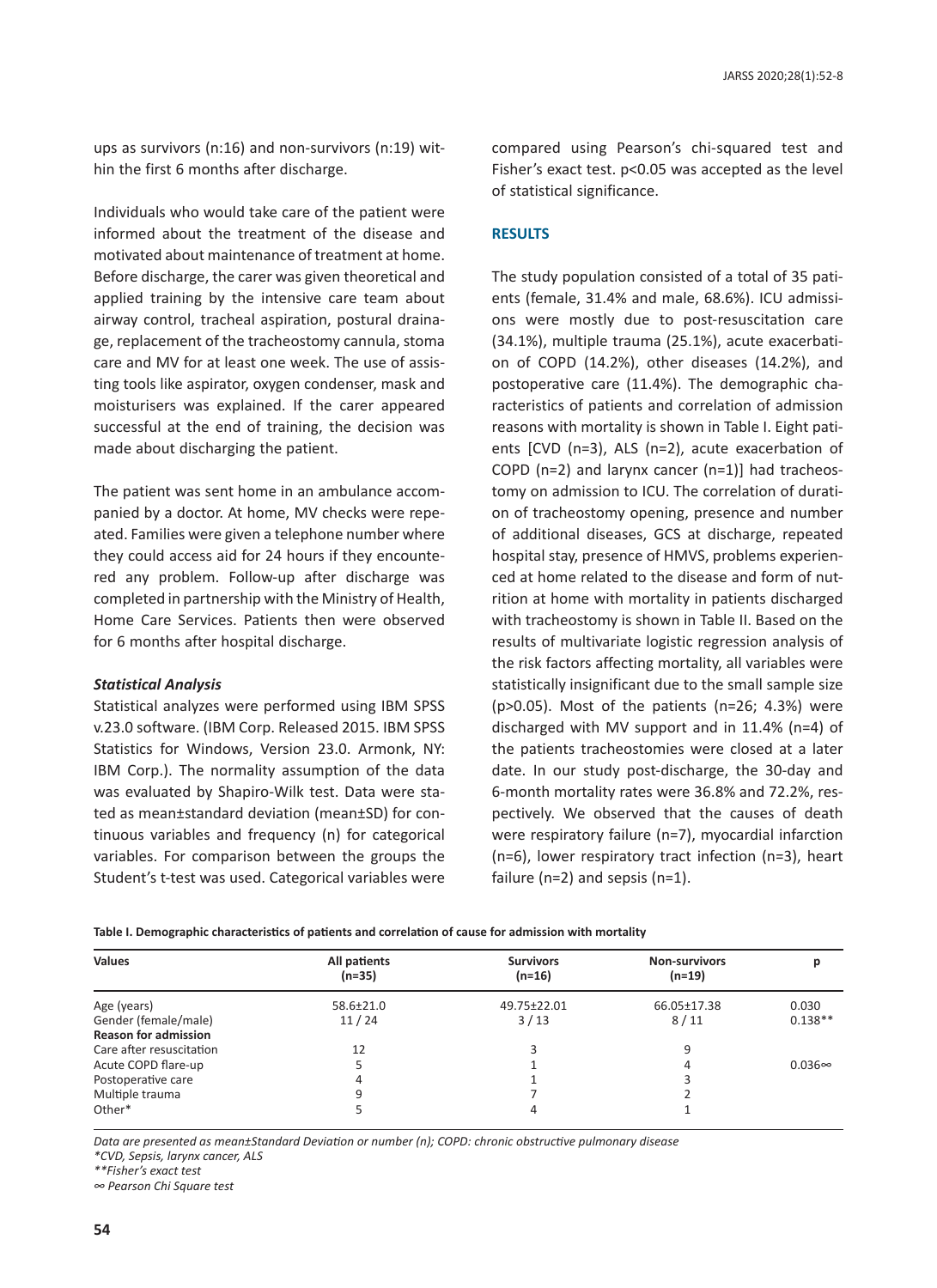G. Küçükosman ve ark., Assessment of Patients Discharged From the Intensive Care Unit with Tracheostomy: A Retrospective Analysis of Single-Center Data

| <b>Values</b>                          | All patients<br>$(n=35)$ | <b>Survivors</b><br>$(n=16)$ | <b>Non-survivors</b><br>(n=19) | р          |
|----------------------------------------|--------------------------|------------------------------|--------------------------------|------------|
| Time since tracheostomy (days)         | 20.56±11.7               | 16.92±13.02                  | 25.18±8.01                     | 0.079      |
| <b>Presence of additional diseases</b> | 19                       | 5                            | 14                             | $0.012*$   |
| <b>Number of additional diseases</b>   |                          |                              |                                |            |
| 0                                      | 16                       | 11                           |                                |            |
|                                        | 5                        |                              |                                | $0.043**$  |
| 2                                      | 6                        |                              |                                | 0.174      |
| $\geq$ 3                               | 8                        |                              |                                | 0.557      |
| <b>GCS at discharge</b>                | $9.31 \pm 3.35$          | $9.82 \pm 3.71$              | $8.83 \pm 2.99$                | $0.031***$ |
| Repeated hospital admission +/-        | 15/20                    | $6/10$                       | 9/10                           |            |
| HMVS $(+/-)$                           | 26/9                     | 9/7                          | 17/2                           |            |
| <b>Problems at home</b>                |                          |                              |                                |            |
| None                                   | 15                       | 11                           | 4                              | $0.007**$  |
| Airway and MV                          | 13                       |                              | 11                             |            |
| Compression wounds and infection       | 7                        | 3                            | 4                              | $0.049***$ |
| Form of nutrition at home              |                          |                              |                                |            |
| PEG / Oral                             | 26/9                     | 9/7                          | 17/2                           |            |

*Data are presented mean±Standard Deviation or number (n); GCS: Glasgow coma scores, HMVS: Home mechanical ventilator support, MV: Mechanical ventilator, PEG: percutaneous endoscopic gastrostomy; +/-: present/absent*

*\*Continuity Correction*

*\*\*Pearson Chi Square*

*\*\*\*Fisher's Excat Test*

### **DISCUSSION**

Our study is one of the limited number of studies about the experience of increasing rates of HMV applications in Turkey. In our study, we identified that patients with advanced age, admission due to post-resuscitation care, additional diseases, those requiring HMV and nutrition with PEG had high mortality rates among tracheostomy patients discharged from ICU. Additionally, airway and MV linked complications were among factors associated with mortality.

New approaches to home care and developments in respiratory devices have made it easier for patients linked to respiratory devices to receive care at home. The incidence of HMV is increasing every day and the annual increase is reported as 0.3/100.000<sup>(7)</sup>. A study involving sixteen European countries reported the prevalence of HMV as  $6.6/100.000^{(6)}$ . It is noteworthy that an ICU providing 3rd stage health services in our region with nearly 100.000 population discharged 2 patients with tracheostomy in 2013 with a significant increase through the years to reach 11 in 2017. Additionally, the increase in HMV applications through the years observed in our study supports the view that this treatment method will become more commonly used in our country in future years.

Patients admitted to the adult ICU are generally elderly with chronic disease or acute attacks of chronic disease requiring supportive treatment. Especially cases with underlying chronic pulmonary disease or neurological disease stay in the ICU for long periods and it appears that HMV applications are chosen more often in this group  $(5-8,12,13)$ . Since functional health state of patients sent home from the ICU with HMV is very slowly improving, higher mortality and hospital re-admission rates have been reported (15,16). When the correlation between the admission and mortality rates was assessed, apart from the groups of multiple trauma and other diseases, we identified mortality rates of ≥75 percent. Single-centered design of the study performed in only one ICU, heterogeneity of patient diagnoses, high number of elderly patients (>65 years, n=14 including 10 exited patients) and the increasing number of comorbidities were the main reasons increasing mortality rates. We thought that the reason for the lack of difference between hospital stay rates may be due to the higher 30-day mortality rate (36.8%).

It is known there are different effects of tracheostomy on survival, with a significant effect of tracheostomy opening times on the clinical outcomes of patients; however, there are varying opinions about its effect on mortality  $(9,10,17-20)$ . Any correlation has not been shown between the timing of tracheos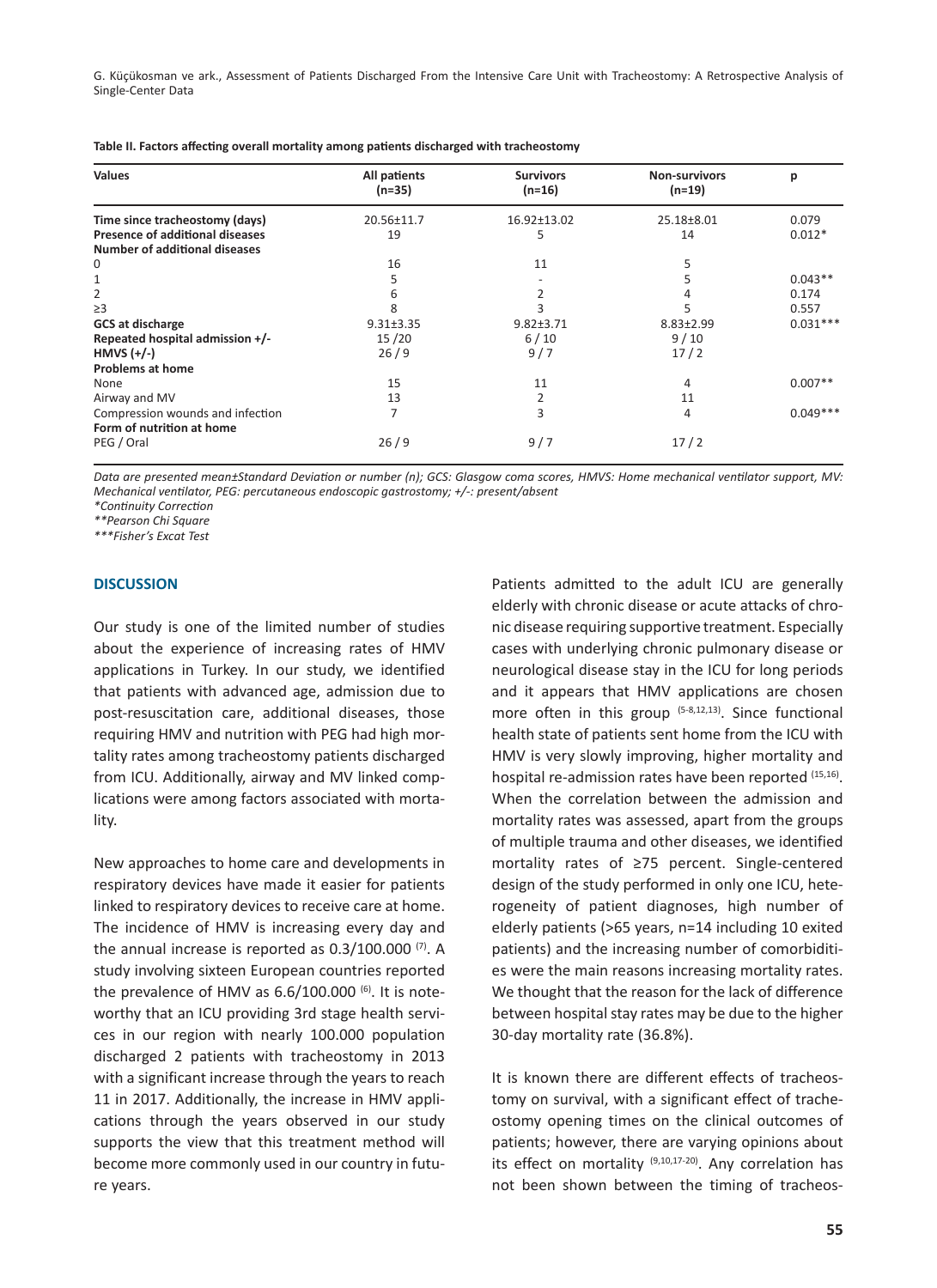tomy and duration of MV for patients with good respiratory function in the ICU monitored with MV  $(21)$ . In our study, it was observed that the prolongation of tracheostomy opening time and mortality was not significant.

As tracheostomy has theoretical advantages of increasing patient comfort, easing aspiration of secretions, reducing airway resistance, increasing patient mobility, making nutrition possible and shortening the time to "weaning from MV" it is reported the ventilation time may be prolonged after stabilization of the patient (17,22). Some researchers have proposed that though tracheostomy increases survival in the ICU and speeds up discharge, the majority of these patients die in the ICU which exerts a negative effect on general hospital mortality <sup>(18)</sup>. In our study, we determined the mean stay in the ICU was similar for survived and non-survived patients.

GCS is one of the markers used both to identify the neurological status of patients in the ICU and to determine mortality but it is stated to be a weaker predictor in mortality estimation models (23). In our study, we found that lower GCS does not correlate with mortality rates and believe that the small number of patients is an effective factor in the results.

In a study, Doğan et al. <sup>(24)</sup> reported that 30.9% of the patients discharged for home care with tracheostomy, and 80% (n=24) of these patients were discharged with MVS, while 20% of them died within 1 week of discharge and 23.3% of them were still surviving. A similar study found the rate of patients discharged with tracheostomy was 67.5%. In those; 60.5% discharged with MVS, 22.5% had tracheostomy closed, and  $10\%$  died  $(12)$ . In our study, we determined that 74.3% of our patients were discharged with MVS, 25.7% of them with spontaneous respiration, while 11.4% (n=4) of them had their tracheostomies closed after discharge and 45.7% of them were still surviving. In our study, we thought that the presence of tracheostomy of 8 patients during ICU admission was a factor in the high number of patients discharged with MVD.

Basic problems encountered during HMV are increased secretions, insufficient aspiration of secretions, not being aware of findings during acute attacks and MV-related adverse effects<sup>(25)</sup>. In our study with a small number of patients, the most frequently reported problems were similar to those indicated in the literature and related to airway (aspiration of secretions) and MV (frequent alarming, failure to provide enough tidal volume).

Although PEG increases comfort of the patient in terms of nutrition and reduces some complications, Golestanian et al. (26) stated that opening PEG along with MVS for acute CVD was a marker of poor prognosis. In our study, high mortality rates (65.4%) were detected in patients with PEG opened and we believe that PEG is an indicator of poor prognosis. However, we think that similar studies should be conducted with a higher number of participants in order to evaluate the presence of PEG as a prognostic factor.

In a study of tracheostomy patients requiring HMV services, Marchese et al. (27) reported that the mean survival times were 26 months for COPD patients and 49 months for cases with neuromuscular diseases and generally the cause of death at home was underlying diseases. In another study, it was reported that the mean life expectancy of the patients who were discharged with tracheostomy in patients with CVD, COPD acute exacerbation and other diseases were 11, 18, and 15 months, respectively. The same study found the cause of death at home was commonly airway (43%), and MV-related problems  $(21\%)$  (24). In our study, the 30-day and 6-month mortality rates after discharge were 36.8% and 72.2%, respectively and causes of death were observed to be linked to respiratory failure and myocardial infarction. The high mortality rates among cases with airway and MV-realted problems (84.6%) have shown that our study supports the results in the literature.

Limitations of the current study could be considered as its retrospective design, and lower number of patients. This study obtained data from patient relatives via verbal reporting, without determinig the degree to which patients benefited from home care services and also lack of documentation concerning home care services which were the greatest limitations. Another limitation is that this study was performed in one single ICU only. Therefore our results may not be comparable with other ICU populations.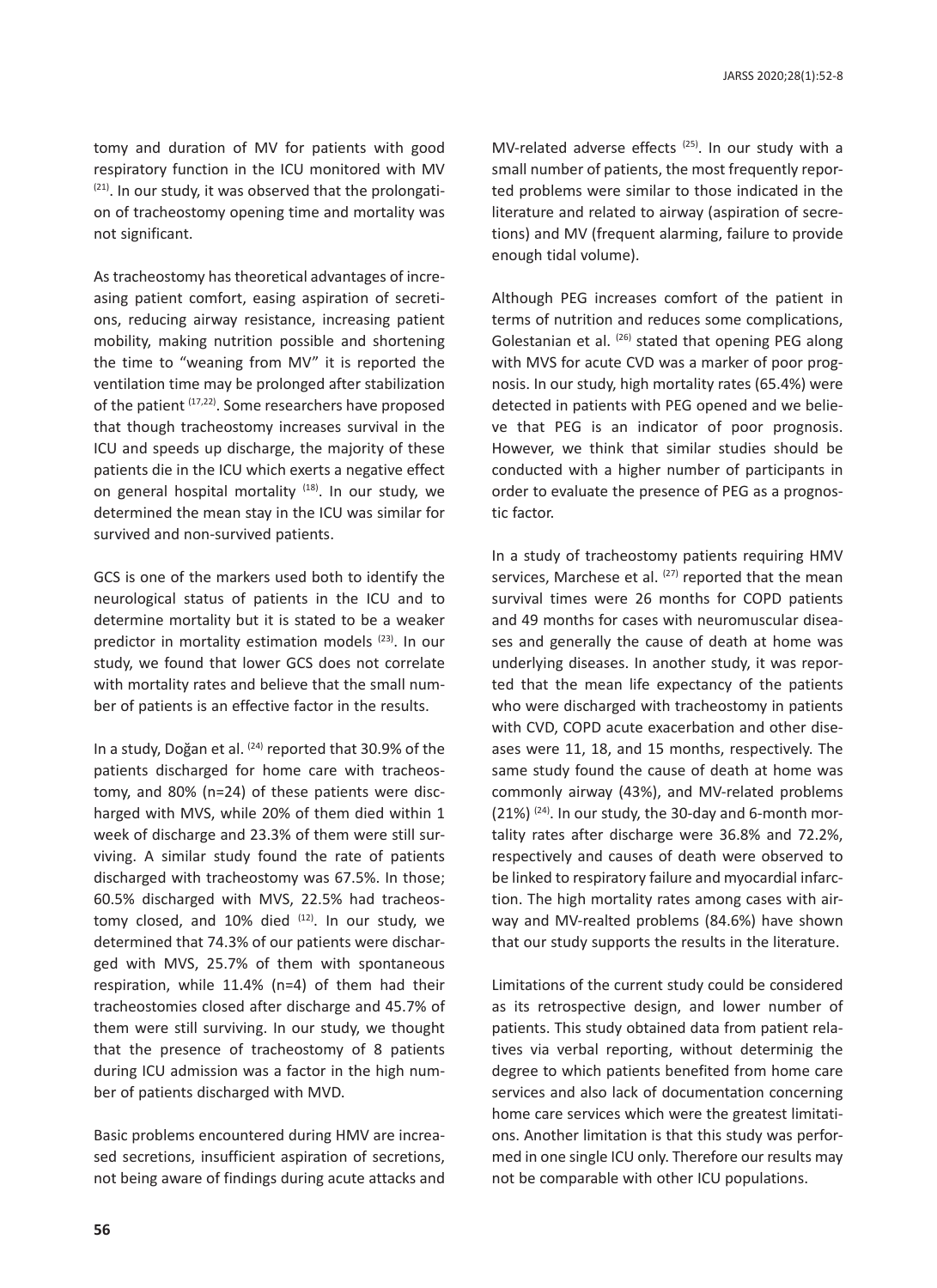G. Küçükosman ve ark., Assessment of Patients Discharged From the Intensive Care Unit with Tracheostomy: A Retrospective Analysis of Single-Center Data

In conclusion, HMV application for tracheostomy cases in ICUs in Turkey with limited bed capacity, is a good choice to reduce chronic patient load. However, it is chosen less often due to insufficient health budgets and home care services and lack of experience about this HMV. The most important determinant of mortality at home was related to airway and MV problems which leads to consideration of the importance of care by individuals with sufficient education and medical support to reduce these problems and ensure reliable ventilation at home.

**Ethics Committee Approval:** T.C. Zongudak Bulent Ecevit University Clinical Research Ethics Committee approval was obtained (17/01/2018/02).

**Conflict of Interest:** None

**Funding:** None

**Informed Consent:** The patients' consent were obtained.

# **REFERENCES**

1. Brilli RJ, Spevetz A, Branson RD, et al. Critical care delivery in the intensive care unit: defining clinical roles and the best practice model. Crit Care Med. 2001;29:2007-19.

https://doi.org/10.1097/00003246-200110000-00026

- 2. Tran DD, Groeneveld AB, van der Meulen J, Nauta JJ, Strack van Schijndel RJ, Thijs LG. Age, chronic disease, sepsis, organ system failure, and mortality in a medical intensive care unit. Crit Care Med. 1990;18:474-9. https://doi.org/10.1097/00003246-199005000-00002
- 3. Dettmer MR, Damuth E, Zarbiv S, Mitchell JA, Bartock JL, Trzeciak S. Prognostic Factors for Long-Term Mortality in Critically Ill Patients Treated With Prolonged Mechanical Ventilation: A Systematic Review. Crit Care Med. 2017;45:69-74.

https://doi.org/10.1097/CCM.0000000000002022

4. Kahn JM, Le T, Angus DC, et al. The epidemiology of chronic critical illness in the United States. Crit Care Med. 2015;43:282-7.

https://doi.org/10.1097/CCM.0000000000000710 5. Ambrosino N, Vitacca M. The patient needing prolon-

- ged mechanical ventilation: a narrative review. Multidiscip Respir Med. 2018;13:6. https://doi.org/10.1186/s40248-018-0118-7
- 6. Lloyd-Owen SJ, Donaldson GC, Ambrosino N, et al. Patterns of home mechanical ventilation use in Europe: results from the Eurovent survey. Eur Respir J. 2005;25:1025-31.

https://doi.org/10.1183/09031936.05.00066704

- 7. Povitz M, Rose L, Shariff SZ, et al. Home Mechanical Ventilation: A 12-Year Population-Based Retrospective Cohort Study. Respir Care. 2018;63:380-7. https://doi.org/10.4187/respcare.05689
- 8. Rose L, McKim DA, Katz SL, et al. Home mechanical ventilation in Canada: a national survey. Respir Care.

2015;60:695-704.

https://doi.org/10.4187/respcare.03609

- 9. Combes A, Luyt CE, Nieszkowska A, Trouillet JL, Gibert C, Chastre J. Is tracheostomy associated with better outcomes for patients requiring long-term mechanical ventilation? Crit Care Med. 2007;35:802-7. https://doi.org/10.1097/01.CCM.0000256721.60517.B1
- 10. Clec'h C, Alberti C, Vincent F, et al. Tracheostomy does not improve the outcome of patients requiring prolonged mechanical ventilation: A propensity analysis. Crit Care Med. 2007;35:132-8.

https://doi.org/10.1097/01.CCM.0000251134.96055.A6

- 11. Tobin AE, Santamaria JD. An intensivist-led tracheostomy review team is associated with shorter decannulation time and length of stay: A prospective cohort study. Crit Care. 2008;12:R48 https://doi.org/10.1186/cc6864
- 12. Marchese S, Corrado A, Scala R, Corrao S, Ambrosino N. Intensive Care Study Group, Italian Association of Hospital Pulmonologists (AIPO). Tracheostomy in patients with long-term mechanical ventilation: a survey. Respir Med. 2010;104:749-53. https://doi.org/10.1016/j.rmed.2010.01.003
- 13. Sovtic A, Minic P, Vukcevic M, Markovic-Sovtic G, Rodic M, Gajic M. Home mechanical ventilation in children is feasible in developing countries. Pediatr Int. 2012;54:676-81.

https://doi.org/10.1111/j.1442-200X.2012.03634.x 14. Farré R, Navajas D, Prats E, et al. Performance of mechanical ventilators at the patient's home: a multicentre quality control study. Thorax. 2006;61:400-4. https://doi.org/10.1136/thx.2005.052647

15. Carson SS, Bach PB, Brzozowski L, Leff A. Outcomes after long-term acute care: an analysis of 133 mechanically ventilated patients. Am J Respir Crit Care Med. 1999;159:1568-73.

https://doi.org/10.1164/ajrccm.159.5.9809002

- 16. Douglas SL, Daly BJ, Brennan PF, Gordon NH, Uthis P. Hospital readmission among long-term ventilator patients. Chest. 2001;120:1278-86. https://doi.org/10.1378/chest.120.4.1278
- 17. Nathens AB, Rivara FP, Mack CD, et al. Variations in rates of tracheostomy in the critically ill trauma patient. Crit Care Med. 2006;34:2919-24. https://doi.org/10.1097/01.CCM.0000243800.28251.AE

18. Freeman BD, Borecki IB, Coopersmith CM, Buchman TG. Relationship between tracheostomy timing and duration of mechanical ventilation in critically ill patients. Crit Care Med. 2005;33:2513-20. https://doi.org/10.1097/01.CCM.0000186369.91799.44

- 19. Bickenbach J, Fries M, Offermanns V, et al. Impact of early vs. late tracheostomy on weaning: a retrospective analysis. Minerva Anestesiol. 2011;77:1176-83.
- 20. Huang H, Li Y, Ariani F, Chen X, Lin J. Timing of tracheostomy in critically ill patients: a meta-analysis. PLoS One. 2014;9:e92981.

https://doi.org/10.1371/journal.pone.0092981

21. Masoudifar M, Aghadavoudi O, Nasrollahi L. Correlation between timing of tracheostomy and duration of mechanical ventilation in patients with potentially normal lungs admitted to intensive care unit. Adv Biomed Res. 2012;1:25.

https://doi.org/10.4103/2277-9175.98148

22. Heffner JE. The role of tracheotomy in weaning. Chest.